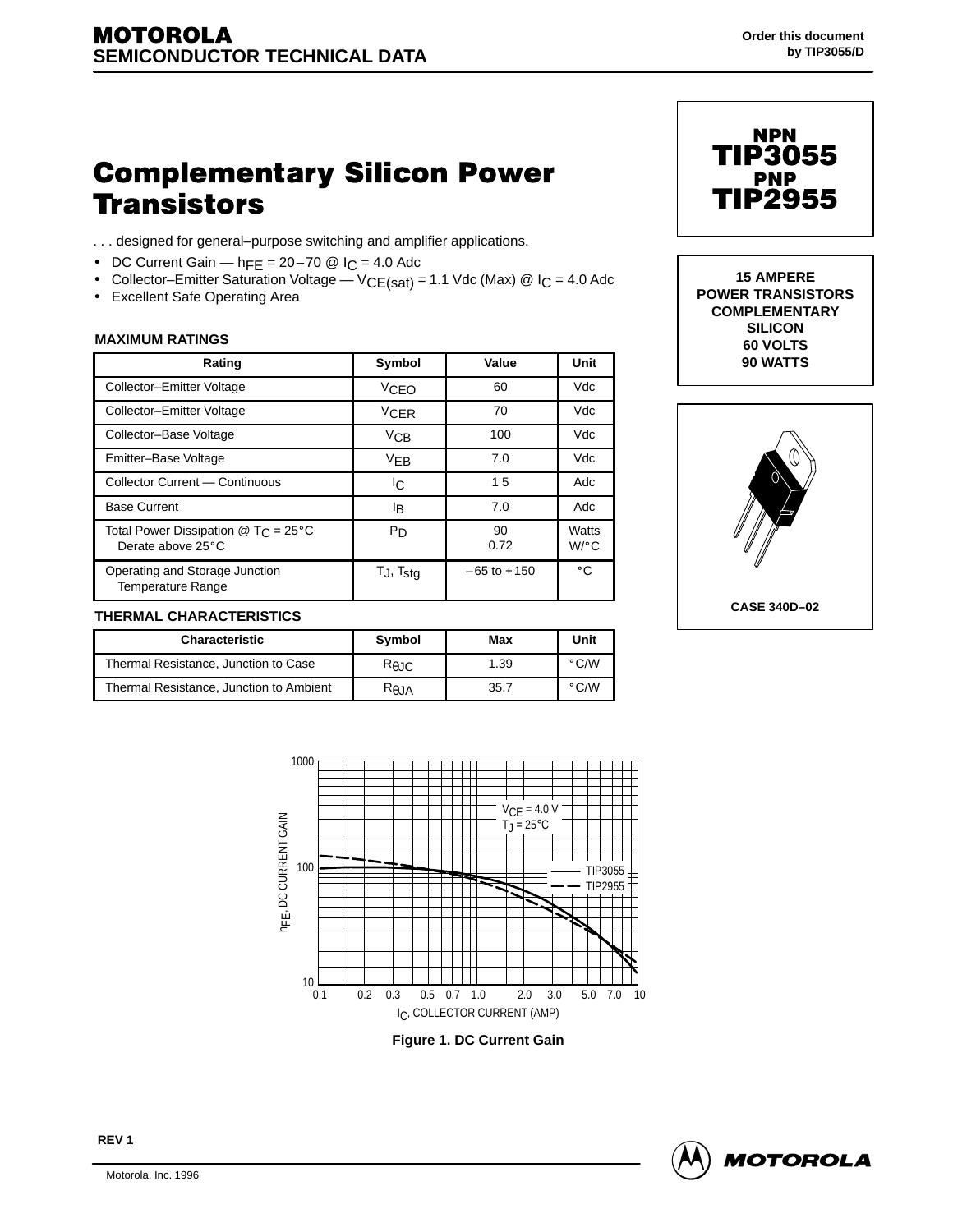### TIP3055 TIP2955

#### 

| <b>Characteristic</b>                                                                                            | Symbol      | Min                           | <b>Max</b>               | Unit       |
|------------------------------------------------------------------------------------------------------------------|-------------|-------------------------------|--------------------------|------------|
| OFF CHARACTERISTICS                                                                                              |             |                               |                          |            |
| Collector-Emitter Sustaining Voltage (1)<br>$(l_C = 30 \text{ m}$ Adc, $l_B = 0$ )                               | VCEO(sus)   | 60                            | $\qquad \qquad$          | Vdc        |
| <b>Collector Cutoff Current</b><br>$(VCE = 70$ Vdc, $RBE = 100$ Ohms)                                            | <b>ICER</b> | $\overbrace{\phantom{13333}}$ | 1.0                      | mAdc       |
| <b>Collector Cutoff Current</b><br>$(VCE = 30$ Vdc, $I_B = 0)$                                                   | <b>ICEO</b> | $\overline{\phantom{0}}$      | 0.7                      | mAdc       |
| <b>Collector Cutoff Current</b><br>$(VCE = 100$ Vdc, $VBE(off) = 1.5$ Vdc)                                       | <b>ICEV</b> |                               | 5.0                      | mAdc       |
| <b>Emitter Cutoff Current</b><br>$(VBE = 7.0$ Vdc, $IC = 0)$                                                     | <b>EBO</b>  |                               | 5.0                      | mAdc       |
| <b>ON CHARACTERISTICS (1)</b>                                                                                    |             |                               |                          |            |
| DC Current Gain<br>$(I_C = 4.0$ Adc, $V_{CE} = 4.0$ Vdc)<br>$(I_C = 10$ Adc, $V_{CF} = 4.0$ Vdc)                 | $h_{FE}$    | 20<br>5.0                     | 70<br>—                  | —          |
| Collector-Emitter Saturation Voltage<br>$(I_C = 4.0$ Adc, $I_B = 400$ mAdc)<br>$(I_C = 10$ Adc, $I_B = 3.3$ Adc) | VCE(sat)    |                               | 1.1<br>3.0               | Vdc        |
| Base-Emitter On Voltage<br>$(I_C = 4.0$ Adc, $V_{CE} = 4.0$ Vdc)                                                 | VBE(on)     | $\overline{\phantom{0}}$      | 1.8                      | Vdc        |
| <b>SECOND BREAKDOWN</b>                                                                                          |             |                               |                          |            |
| Second Breakdown Collector Current with Base Forward Biased<br>$(VCE = 30$ Vdc, $t = 1.0$ s; Nonrepetitive)      | $I_S/b$     | 3.0                           |                          | Adc        |
| <b>DYNAMIC CHARACTERISTICS</b>                                                                                   |             |                               |                          |            |
| Current Gain - Bandwidth Product<br>$(I_C = 0.5$ Adc, $V_{CF} = 10$ Vdc, f = 1.0 MHz)                            | fτ          | 2.5                           | $\overline{\phantom{0}}$ | <b>MHz</b> |
| Small-Signal Current Gain<br>$(VCE = 4.0$ Vdc, $IC = 1.0$ Adc, $f = 1.0$ kHz)                                    | hfe         | 15                            | —                        | kHz        |

(1) Pulse Test: Pulse Width = 300 µs, Duty Cycle  $\leq$  2.0%.

NOTE: For additional design curves, refer to electrical characteristics curves of 2N3055.



**Figure 2. Maximum Rated Forward Bias Safe Operating Area**

There are two limitations on the power handling ability of a transistor: average junction temperature and second breakdown. Safe operating area curves indicate  $IC - VCE$  limits of the transistor that must be observed for reliable operation; i.e., the transistor must not be subjected to greater dissipation than the curves indicate.

The data of Figure 2 is based on  $T_C = 25^{\circ}C$ ;  $T_{J(pk)}$  is variable depending on power level. Second breakdown pulse limits are valid for duty cycles to 10% but must be derated for temperature.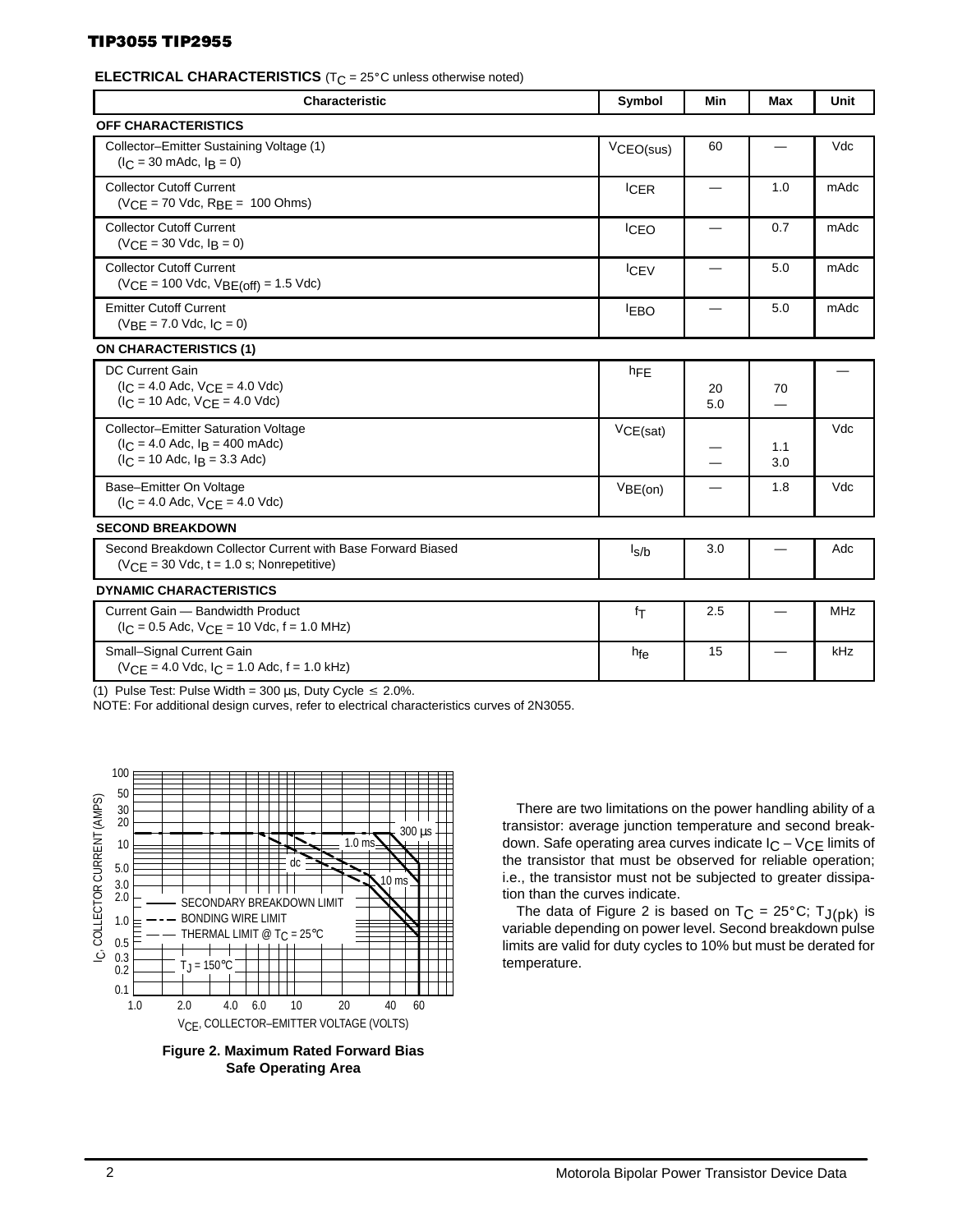### TIP3055 TIP2955

### **PACKAGE DIMENSIONS**